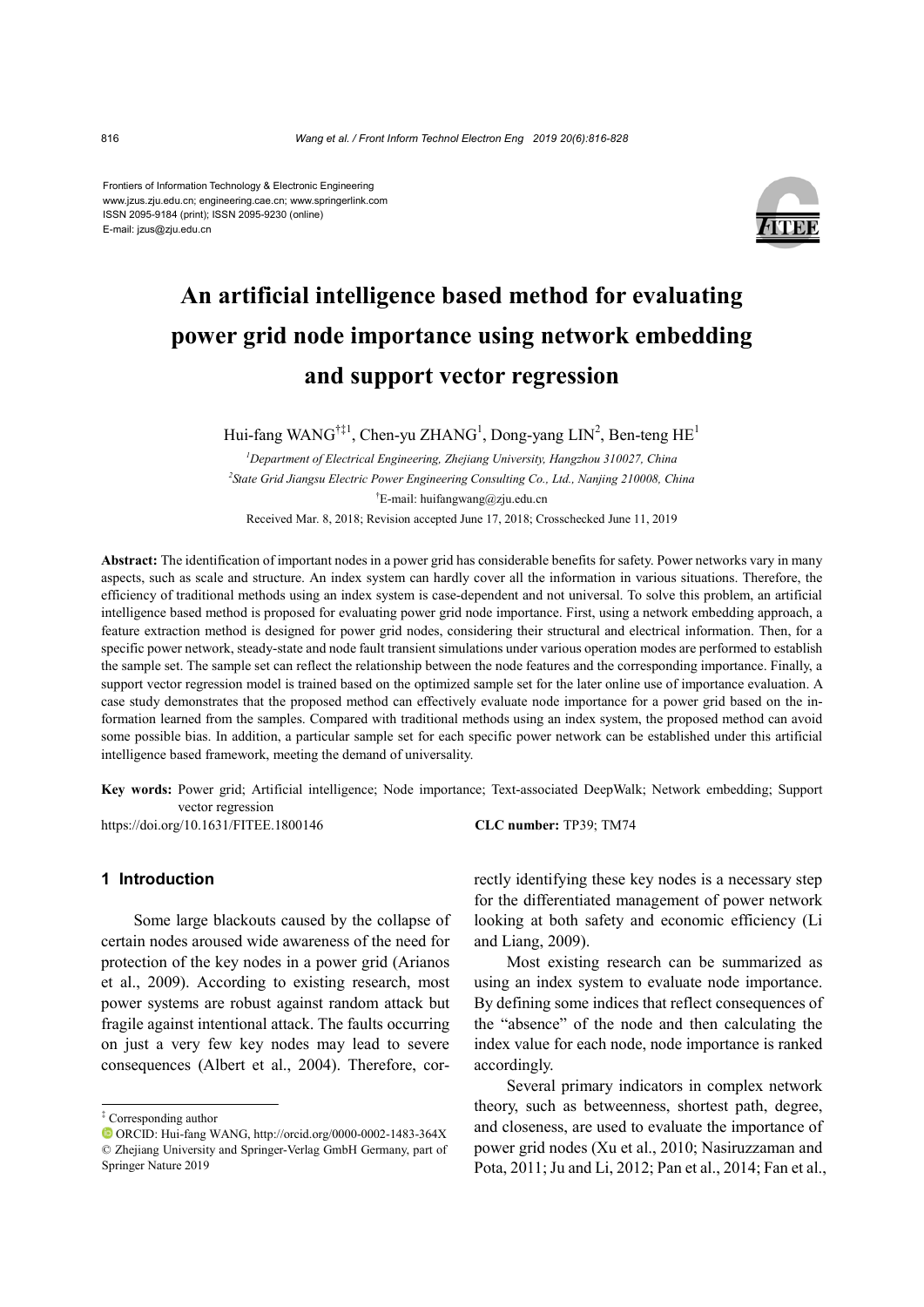2016; Lin et al., 2017). Among these, several electrical features such as power flow and line impedance are integrated into the index system taking account of the characteristics of the power network (Xu et al., 2010; Nasiruzzaman and Pota, 2011; Pan et al., 2014; Fan et al., 2016; Lin et al., 2017). There is also much literature that establishes an index system using expert knowledge (Xu et al., 2014; da Silva et al., 2016). For example, by categorizing the nodes according to their functions in the network, the internal characteristics and the external influences on the voltage level and active power transmission can be used to establish an index system (Xu et al., 2014); the static performance index (SPI) and dynamic performance index (DPI) are defined to evaluate node importance considering both static and dynamic vulnerabilities of the system (da Silva et al., 2016). Some other documents focus on using some novel indicators. The PageRank (PR) value and hypertext induced topics (HITS) value are calculated for each power grid node to rank their importance based on Internet web page ranking algorithms in Li et al. (2014) and Wang et al. (2017), respectively.

Evaluation methods using an index system can reflect the importance of a power grid node from many critical perspectives. However, power networks vary in scale, structure, and even the tolerance to different consequences caused by the node fault. The method based on an index system cannot reasonably meet the demand of evaluating node importance for all power networks (Bai et al., 2008; Cai et al., 2012). For example, methods based on web page ranking algorithms (Li et al., 2014; Wang et al., 2017) emphasize power flows and the connections between different nodes in the definition of the indices. They are more suitable for finding nodes that are linked with some important loads and generators. Methods based on complex network theory pay more attention to the structural and electrical characteristics of the network (Xu et al., 2010; Nasiruzzaman and Pota, 2011; Pan et al., 2014; Fan et al., 2016; Lin et al., 2017). They are more suitable for finding nodes that play a more important role in power transmission for the whole system. Different methods always give different ranking results for the same power network. This is because different index systems have totally different emphases in their definition of the indices (Li et al., 2014; Tan et al., 2014; Wang et al., 2017).

This makes it hard for operators to choose a suitable method for a specific power network. Therefore, it is important to establish a more universal framework for node importance evaluation. This framework should consider not only the physical characteristics of specific power networks, but also the different focuses of the operators when evaluating node importance.

With the coming of the "artificial intelligence era," modeling methods driven directly by data, such as machine learning, provide new insights for node importance ranking. Machine learning methods establish a framework for handling a sample set with data labels generated directly by the object under study (Angra and Ahuja, 2017). Under this framework, a particular sample set can be established for each specific power network. The sample set can reflect the relationship between features of nodes and their corresponding importance. In the data labeling process, a node fault consequence can be labeled according to the specific preference of different power networks. These characteristics make machine learning a more universal and flexible choice given the diversity of power networks. At the same time, machine learning allows us to perform rapid online calculation and use rich information gathered in time-consuming ways offline (Angra and Ahuja, 2017), such as the steady-state and transient simulation data for the power grid. There has been a lot of research on applying machine learning technologies to deal with power system fault consequences, such as transient stability assessment (Xu et al., 2011; Wang et al., 2016). This work is significant, but little attention has been paid to network structure and electrical features at the same time.

The key to apply machine learning methods is to find an effective way to vectorize the features of the object under study. Network embedding (NE) is a prevailing method which aims to represent the features of network entities, such as nodes and edges, in a vector space (Perozzi et al., 2014; Chen et al., 2015; Yang et al., 2015; Grover and Leskovec, 2016). Since the power grid is an important system in the format of the network along with the Internet, social networks, and so on, NE methods have the potential to be applied to deal with power grid problems. In this paper, an NE method is used to vectorize features of power grid nodes with regard to their structural and electrical information. Based on this, a machine learning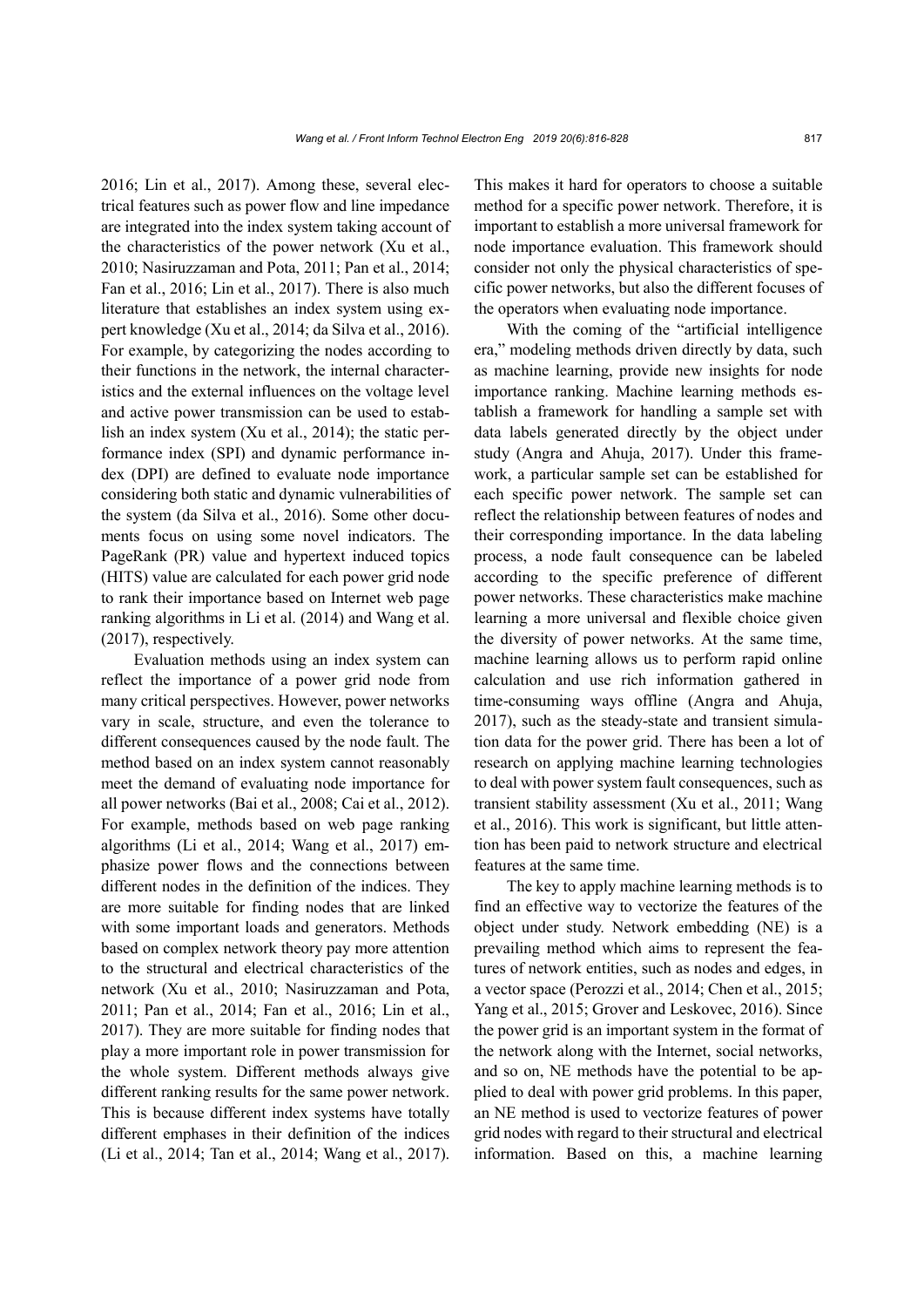framework is established to evaluate node importance. Then, a sample set can be established based on a set of steady-state and node fault transient simulations on different operational modes of each specific power network. It can reflect the relationship between features of nodes and their importance. Then, a machine learning method called support vector regression (SVR) is used to automatically mine the valuable information contained in these samples. The case study demonstrates that the proposed method can effectively evaluate node importance for a power grid based on the information learned from the samples. Compared with the traditional methods using an index system, the proposed method can avoid some possible bias. At the same time, this artificial intelligence based method has high computational speed. In addition, a particular sample set for each specific power network can be established under this artificial intelligence based framework, so the demand on universality is also met.

# **2 Feature extraction for power network nodes**

The first step to establish a machine learning framework is to extract vectorized feature expression for the object under study. For a power grid, electrical features of a node will change in different operational modes. These changes may have impacts on the whole network. Therefore, the importance of the nodes will vary with different operational modes of the system. There are two kinds of features of a power network node that reflect its importance. First, electrical features, such as voltage and injected power flow, can reflect the state of the node in a certain operational mode. For example, a node with higher voltage or larger injected flow is more likely to be a critical node. Second, the positional features, which measure the relative location between different nodes, are also essential, because the nodes in a power network are not independent but are connected as a whole. The impact of a single node on the system is exerted through the links between the nodes. Therefore, features extracted for power grid nodes should be able to reflect these two kinds of information and their mutual effect. The text associated DeepWalk (TADW) algorithm, a popular NE method proposed in Yang et al. (2015), is applied in this study to extract the features of power grid nodes. Its main idea is to use low-rank matrix factorization (Yang et al., 2015) to aggregate the transition matrix *A* and the internal feature matrix *Q* for the nodes in a network, to extract a vectorized feature expression for the nodes considering the two kinds of features mentioned above. The transition matrix *A* measures the structure of the network, and the internal feature matrix *Q* measures the electrical features independent of the network topology.

Given a power network  $G=(V, E)$ , where V is the set of all nodes, and *E* is the set of all lines. |*V*| is the number of nodes in the network. The transition matrix  $A \in \mathbb{R}^{|V| \times |V|}$  of the network is a concept in stochastic process theory, reflecting the probability of state transition (Ross, 1983). This transition matrix *A* can be defined as

$$
A_{ij} = \begin{cases} 1/d_i, & (i,j) \in E, \\ 0, & (i,j) \notin E, \end{cases} \tag{1}
$$

where  $d_i$  represents the degree of node  $i$ , which equals the number of lines connected to node *i*.

Based on matrix *A*, a random walk matrix  $M \in \mathbb{R}^{|V| \times |V|}$  can then be defined as

$$
M_{ij} = \log \left( \frac{[e_i(A + A^2 + \dots + A^t)]_j}{t} \right),
$$
 (2)

where  $e_i$  is a |*V*|-dimensional row vector with value 1 at position *i* and 0 at all other positions, parameter *t* represents the steps of random walk, and  $[\cdot]_i$  represents the *j*<sup>th</sup> element of the vector. According to Yang et al. (2015), the feature of the nodes can be extracted and expressed more accurately and effectively when *t* is set to 2. Therefore, in this study, *t* is also set as 2. The physical significance of  $M_{ij}$  is the logarithmic mean probability for any random walk process to reach node *j* from node *i* within *t* steps. So, matrix *M* is able to reflect the relative position between any two different nodes in the network from a probabilistic perspective.

The internal feature matrix  $Q \in \mathbb{R}^{S \times |V|}$  contains |*V*| columns. Each column vector in *Q* represents the feature information of a corresponding node that is independent of network structure in a certain opera-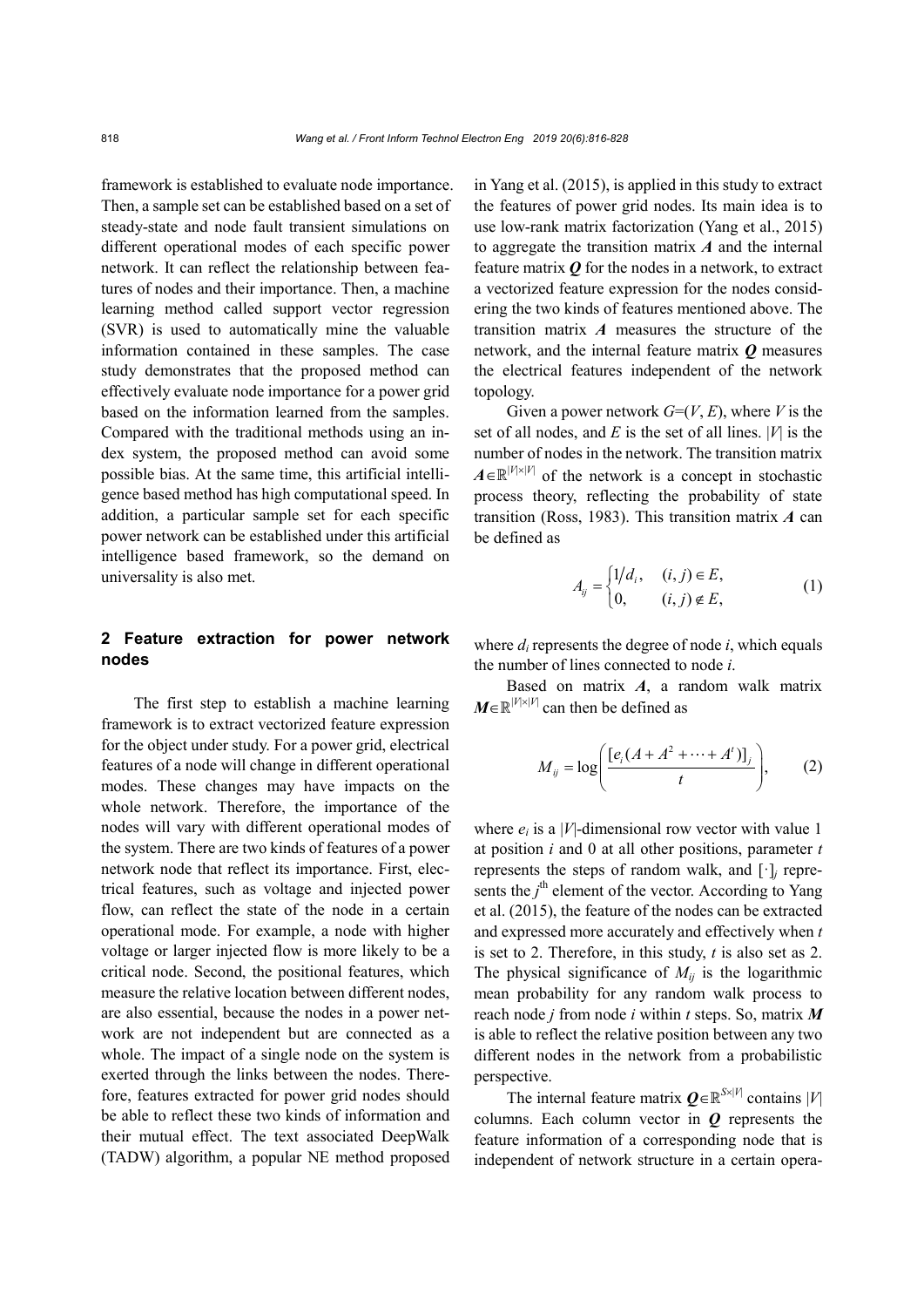tional mode. Define *s* as the number of dimensions of these features for each node. With regard to the power network, matrix *Q* represents the electrical features of the nodes, which may vary a lot under different operational modes. In this study, there are 9 different electrical features summarized, as shown in Table 1, and *s* is accordingly set as 9.

Given the fact that values of features mentioned in Table 1 vary in ranges and scales, it is necessary to perform normalization processing to ensure the accuracy of modeling. A linear normalization is applied to each feature to guarantee that all the features can be transformed into the range of [0, 1]:

$$
f_{\text{norm}} = \frac{f - f_{\text{min}}}{f_{\text{max}} - f_{\text{min}}},\tag{3}
$$

where  $f$  is the original value,  $f_{\text{norm}}$  is the normalized value, and  $f_{\text{min}}$  and  $f_{\text{max}}$  are the minimum and maximum values among all original values, respectively.

Then, the low-rank matrix factorization algorithm is applied to extract features from matrices. Notice that a matrix can be expressed as the product of several low-rank matrices which carry the feature information of the original matrix. The main idea of low-rank matrix factorization is to find an optimal product expression  $W<sup>T</sup>HQ$  for matrix M so that the difference between *M* and  $W<sup>T</sup>HQ$  can reach a minimum value:

$$
\min_{W,H} \left\| \boldsymbol{M} - \boldsymbol{W}^{\mathrm{T}} \boldsymbol{H} \boldsymbol{Q} \right\|_{\mathrm{F}}^2 + \frac{\lambda}{2} (\left\| \boldsymbol{W} \right\|_{\mathrm{F}}^2 + \left\| \boldsymbol{H} \right\|_{\mathrm{F}}^2), \qquad (4)
$$

where  $\left\| \cdot \right\|_{\mathrm{F}}^2$  represents the Frobenius norm of a matrix, and  $k \times |V|$  elements in  $W \in \mathbb{R}^{k \times |V|}$  and  $k \times s$  elements in

*H*∈ $\mathbb{R}^{k \times s}$  are unknown numbers to be optimized. *W* and *H* are low-rank matrices, and *k* is always smaller than the number of nodes |*V*|. Also, *k* represents the dimensionality of the final feature vector of a node. *λ* is the regularization coefficient that is responsible for the sensitivity of parameter adjustment during the optimization process. The larger the value of *λ* is, the smaller the parameter adjustment in every iteration step is, and the more conservative the optimization process is. After the calculation and optimization steps mentioned above, matrices *W* and *H* can be obtained. The feature matrix *X* of the nodes in the network can then be expressed as

$$
\boldsymbol{X} = [\boldsymbol{W}^{\mathrm{T}}, (\boldsymbol{H} \times \boldsymbol{Q})^{\mathrm{T}}] \in \mathbb{R}^{|\mathcal{V}| \times 2k}.
$$
 (5)

In matrix  $X$ , the feature of node  $i$  in a certain operational mode taking into account its structural and electrical information can be expressed as a 2*k*-dimensional vector *Xi*.

# **3 Node fault consequence evaluation and fault sample set establishment**

A complete supervised machine learning sample should contain both features and labels. The features of each node in a certain operational mode can be extracted by the TADW algorithm mentioned in Section 2. The label of each node can be established based on the evaluation of fault consequences of the node.

Some common indicators for node fault consequence evaluation include power angle difference of generators, node voltage change, and post-fault load losses (Wang et al., 2008). Since different power

| Feature                             | Description                                                                                    |  |
|-------------------------------------|------------------------------------------------------------------------------------------------|--|
| Input active power, $f_1$ (MW)      | Total active power injected to a node                                                          |  |
| Input reactive power, $f_2$ (Mvar)  | Total reactive power injected to a node                                                        |  |
| Amplitude of voltage, $f_3$ (kV)    | Amplitude of node voltage                                                                      |  |
| Phase angle of voltage, $f_4$ (rad) | Phase angle of node voltage                                                                    |  |
| Output active power, $f_5$ (MW)     | Total output active power for generator nodes (equal to $\theta$ if a node is not a generator) |  |
| Output reactive power, $f_6$ (Mvar) | Total output reactive power for generator nodes (equal to 0 if a node is not a generator)      |  |
| Degree of node, $f_7$               | Number of lines connected to a node                                                            |  |
| Active power load, $f_8$ (MW)       | Total active power load of a node (equal to 0 if there is no load at a node)                   |  |
| Reactive power load, $f_9$ (Mvar)   | Total reactive power load of a node (equal to 0 if there is no load at a node)                 |  |

**Table 1 Electrical features of power grid nodes**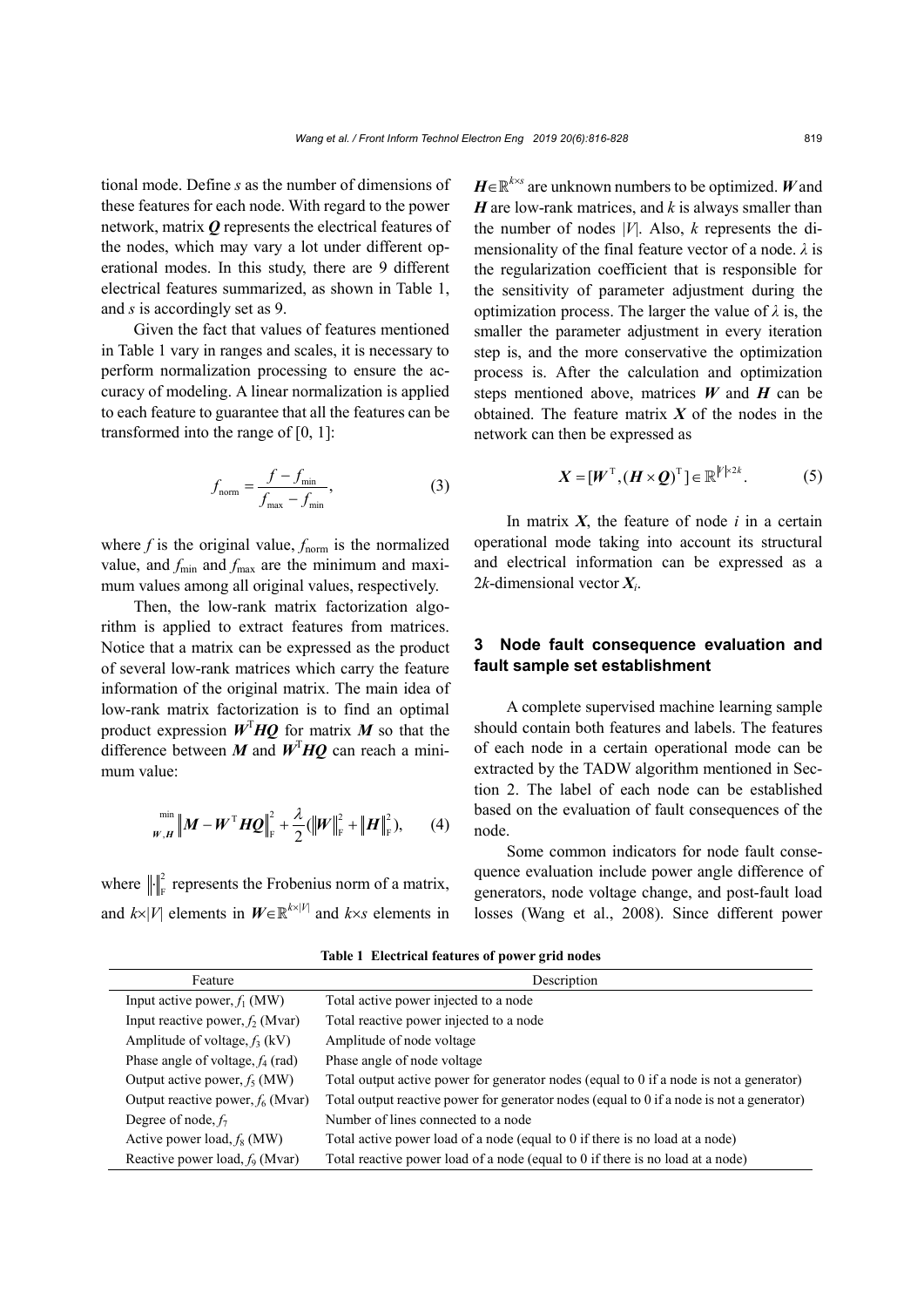networks may have different tolerance to fault consequences of the nodes, the quantification standard should be set in line with actual conditions. For example, guaranteeing the power supply for the important loads is the priority for some power networks when evaluating node fault consequences, while for some other power networks, maintaining transient stability for the whole system may have the highest priority. Obviously, different evaluation standards may lead to different sample labels, resulting in different machine learning models trained by the samples. Therefore, under the machine learning framework, the flexibility in labeling the data according to the actual characteristics and preference is allowed. Then it can be valued as a more universal framework suitable for different power networks.

The ability to maintain post-fault transient stability is crucial to the operation of a power system. Therefore, in this study, the post-fault power angle difference of generators  $\delta$ , as a common indicator to evaluate transient stability (Wang et al., 2008), is selected to label the fault consequence of a node. What needs to be stressed is that it is assumed that the power network pays more attention to  $\delta$  when evaluating node importance, but  $\delta$  is not the only indicator that can be used to evaluate a node fault. As shown previously, each specific power network may have different focuses and preferences when evaluating node importance. The specific choice can be flexible in this framework.

Fault consequences can be categorized into classes of "transient stable" and "transient unstable" according to whether  $\delta$  is diverging or not during a certain time period after the fault (Wang et al., 2008). While setting label criteria in detail, the two classes can be further divided into several subclasses according to the degree of divergence. The different transient simulation results of the post-fault power angle difference of generators are shown in Fig. 1.

In Fig. 1, for transient stable cases, if the power angle differences of generators are relatively small, shown as case 1, the system is able to keep a high stable margin. In other words, the system can remain stable after the fault even if the fault lasts longer. However, if the power angle differences of generators are relatively large, shown as case 2, the system cannot remain in high stable margin and may turn into an unstable condition if the fault lasts a little longer.

For transient unstable cases, given that the power angle differences of generators can diverge into thousands of degrees in a short period, some faults may be extremely severe, which is shown as case 3. Some other faults, which are less severe than those mentioned above, may only cause the power angle differences of generators to diverge into hundreds of degrees or even at the margin of stable and unstable, which is shown as case 4. Therefore, as shown in Table 2, the severity of node fault consequences can be classified into four categories according to the value of max $(\delta)$ , which is the maximum power angle difference of any two generators (Wang et al., 2008) within a period after node fault occurrence.



**Fig. 1 Different transient simulation results of post-fault power angle difference of generators: (a) stable cases; (b) unstable cases**

**Table 2 Criteria for labelling node fault consequences**

| Node fault consequence                                    | Label $\nu$ |
|-----------------------------------------------------------|-------------|
| 0° $\text{max}(\delta) \leq 90^{\circ}$                   |             |
| 90 $\degree$ max $(\delta)$ $\leq$ 270 $\degree$          | 2           |
| 270 $\textdegree$ max $(\delta)$ $\leq$ 900 $\textdegree$ | 3           |
| 900 $\infty$ max $(\delta)$                               |             |

In Table 2, label *y* reflects the severity of the fault, ranking from lowest severity to highest severity in the order of 1 to 4.

Based on the TADW algorithm in Section 2 and the data labeling method mentioned above, the fault sample set for a power network can be established. First, *e* different kinds of operational modes can be obtained. Under different operational modes, node fault consequences will vary so that enough simulation samples can be accumulated. These samples can reflect the relationship between features of nodes and corresponding importance. Here, random generator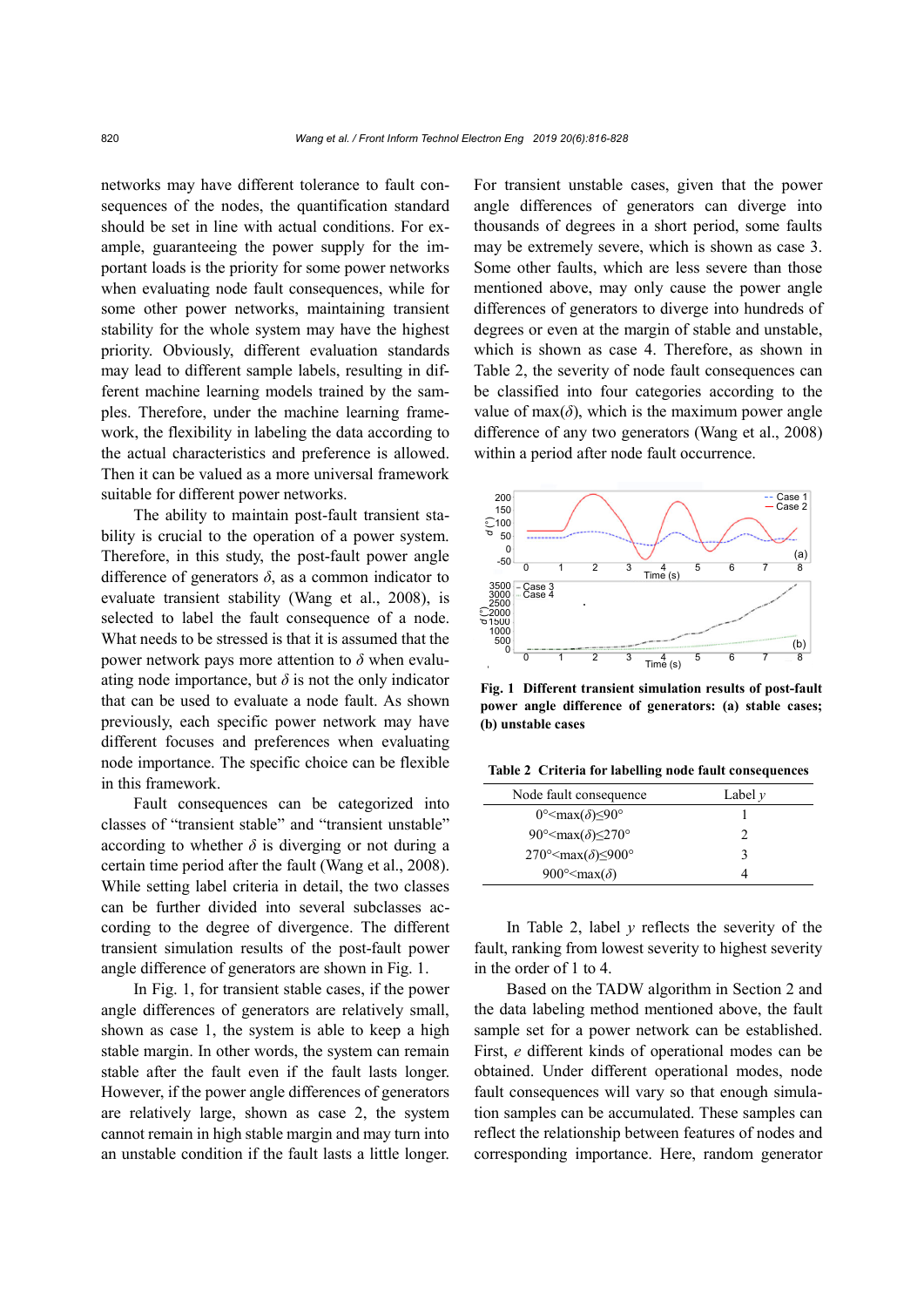outputs and load demands are generated to simulate various operational modes of a system. For a power network with numofLoad loads and numofGen generators, consider an operation mode in which the generator outputs are PGbase*i*, QGbase*<sup>i</sup>* (*i*=1, 2, …, numofGen) and the load demands are PLbase*j*, QLbase*j* (*j*=1, 2, …, numofLoad) as the basic operational mode.  $\beta_i$  ( $i=1, 2, \ldots$ , numofLoad) and  $\gamma_i$  ( $i=1,$ 2, …, numofGen) are randomly and independently generated in the ranges of  $[-0.3, 0.3]$  and  $[-0.25,$ 0.25], respectively. Thus, different operational modes of the system can be obtained by randomly changing the generator outputs and load demands using Eqs. (6) and (7). The slack bus will make up for the imbalance between generator outputs and load demands.

$$
\begin{cases}\n\text{PL}_j = \text{PLbase}_j(1 + \beta_j), j = 1, 2, \dots, \text{numofLoad}, \\
\text{QL}_j = \text{QLbase}_j(1 + \beta_j), j = 1, 2, \dots, \text{numofLoad},\n\end{cases}
$$
\n
$$
\begin{cases}\n\text{PG}_i = \text{PGbase}_i(1 + \gamma_i), \quad i = 1, 2, \dots, \text{numofGen}, \\
\text{QG}_i = \text{QGbase}_i(1 + \gamma_i), \quad i = 1, 2, \dots, \text{numofGen}.\n\end{cases}
$$
\n(7)

Then, *e* different operation modes are simulated under the steady-state condition. The feature matrices  $X^1, X^2, ..., X^e$  can be extracted for different nodes by the TADW algorithm.  $X_i^j$  represents the feature of node *i* under operational mode *j*. Then, the total feature matrix  $X' \in \mathbb{R}^{e|V| \times 2k}$  with  $e \times |V|$  feature data can be obtained by concatenating all feature matrices  $X^1, X^2$ , ...,  $X^e$ . Finally, a label vector  $y \in \mathbb{R}^{e|V| \times 1}$  can be achieved by performing fault transient simulation for each node under each operational mode. The vector *y* contains  $e \times |V|$  fault consequence labels. The feature matrix  $X' \in \mathbb{R}^{e|V| \times 2k}$  and the label vector  $y \in \mathbb{R}^{e|V| \times 1}$ , both with *e*×|*V*| rows, are defined as the fault sample set for this power network.

#### **4 Feature selection**

Feature selection is a necessary step in the actual application of machine learning (Jović et al., 2015). The more features there are, the slower the training speed of the machine learning model is. Moreover, unselected features may include some low quality redundant information that will reduce the accuracy of the model.

If the physical significances of features are clear and definite, expert knowledge can be quite useful for evaluating all features. Then, features with strong relevance can be selected manually. However, the features extracted by the TADW algorithm in this study are more like a kind of "fusion feature" considering network structure, electrical features, and their mutual effect. They do not have clear and definite physical significance. Therefore, it is necessary to employ the feature selection algorithm to identify and screen these features.

There are many feature selection algorithms available (Jović et al., 2015), including filter, wrapper, and embedded methods. In this study, a sub-method of an embedded method based on a tree model is applied because of its performance and interpretability. First, a tree-based gradient boosting regression tree (GBRT) model (Friedman, 2002) in the Scikitlearn framework (Pedregosa et al., 2011) is trained by samples in the fault sample set. Then, the importance of each feature is ranked according to how many times the feature is applied in branches of the GBRT model. Features with higher priority according to the ranking are selected and reserved. Assuming that *n* features are reserved, it is obvious that  $n<2k$ , and feature matrix  $X'$  is then dimensionally reduced to an optimized total feature matrix  $X^* \in \mathbb{R}^{e|V| \times n}$ , where row vector  $X_i^*$  ( $i = 1, 2, ..., e \times |V|$ ) in  $X^*$  represents the optimized feature vector for sample *i*. The final fault sample set is composed of the optimized feature matrix  $X^*$  and label vector  $y$ .

# **5 Node importance evaluation based on the SVR model**

Among all supervised learning algorithms in machine learning, SVR can better solve the problems of local minima, over-fitting, and under-fitting. Its performance has proved to be impressive and stable in many cases (Basak et al., 2007). Therefore, the SVR model is used in this study to establish the machine learning model.

For  $e \times |V|$  samples  $\{(X_i^*, y_i)\}$   $(i = 1, 2, ..., e \times |V|)$ ,

all *n*-dimensional feature vectors can be mapped into a new *l*-dimensional space using the nonlinear mapping function  $p(x)$ . It is expected to search for an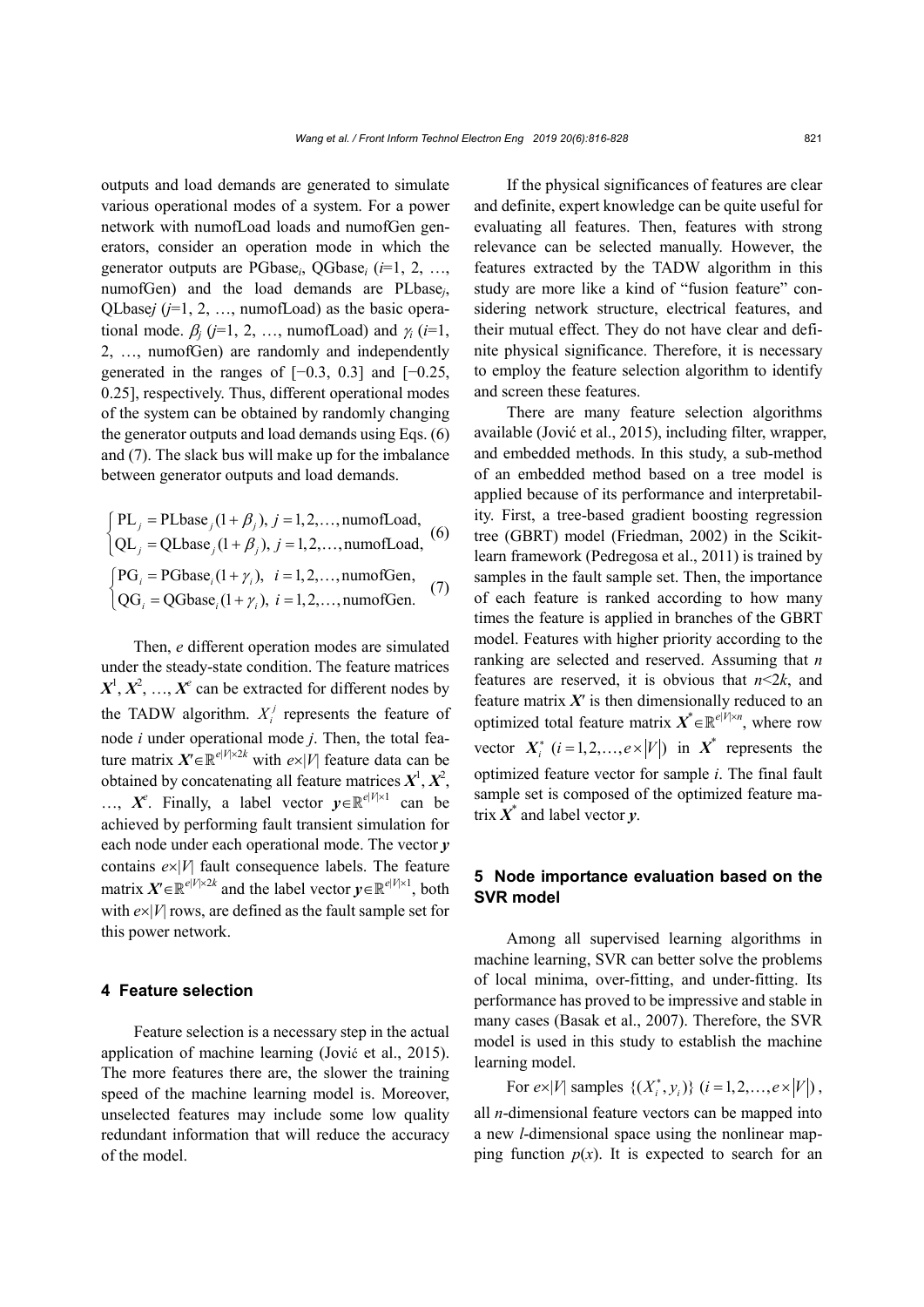optimal hyperplane  $g(x)=D^{T}p(x)+b$  in this new space, where *D* is an *l*-dimensional weight vector and *b* is bias term. Therefore, the distances from this optimal hyperplane to all samples  $|y_i - g(X_i^*)|$  are smaller than a given precision value *τ*. The penalty coefficient *C* (*C*>0) and non-negative slack variable *ε* and *ε \** are introduced to turn the objective of searching for an optimal hyperplane into a convex quadratic optimization problem:

$$
\min L(\boldsymbol{D}, b, \varepsilon, \varepsilon^*) = \frac{1}{2} ||\boldsymbol{D}||^2 + C \sum_{i=1}^{e|V|} (\varepsilon_i + \varepsilon_i^*)
$$
  
s.t.  

$$
y_i - g(X_i^*) \le \tau + \varepsilon_i,
$$

$$
g(X_i^*) - y_i \le \tau + \varepsilon_i^*,
$$

$$
\varepsilon_i \ge 0, \ \varepsilon_i^* \ge 0.
$$
 (8)

The hyper-parameter *C* should be determined in advance to balance the training accuracy and generalization ability of the SVR model. A common predetermination method based on cross validation inspects the performance of different parameters on the validation set (Browne, 2000). In this study, the coefficient of determination (CD) is used as the measurement criterion of performance. After the hyperparameter *C* is determined, the optimal hyperplane, which is expressed as a regression function (9), can then be calculated by putting training data into Eq. (8):

$$
g(x) = \sum_{i=1}^{e|V|} (a_i - a_i^*) \mathbf{p}^{T}(X_i^*) \mathbf{p}(x) + b. \qquad (9)
$$

where  $a_i$ ,  $a_i^*$ , and *b* are all parameters to be trained in the SVR model. While calculating these parameters, some mathematical techniques, such as turning calculations into corresponding dual problems or introducing a Gaussian kernel function  $V(X_i^*, x)$  to replace  $p^T(X_i^*)p(x)$  (Basak et al., 2007), can be used to make the training process easier. Because of space limitations, these techniques will not be discussed in detail in this paper.

After the SVR model is trained using the sample set, the importance of nodes in a particular new operational mode can be calculated using the operational information. The detailed calculation process of the proposed algorithm can be summarized as Fig. 2.



**Fig. 2 Flowchart of the proposed algorithm: (a) offline training for the SVR model; (b) online evaluation for node importance**

Fig. 2a shows the process of offline training for the SVR model. First, the number of operational modes to be simulated is set to *e*. Second, the steadystate simulations for all operational modes are performed. For each operational mode *j*, matrices *A*, *Q*, and *M* can be calculated accordingly. Then, feature matrix  $X<sup>j</sup>$  for all nodes in this operational mode is extracted using the TADW algorithm. Third, the fault transient simulation and fault consequence evaluation for each node in each operational mode are performed to determine labels for all samples. After all sample data under *e* operation modes is obtained, features with lower importance are eliminated to acquire the optimized feature matrix using the feature selection algorithm. Then optimized sample features and sample labels are integrated to determine the optimal hyper-parameter *C* by a cross-validation process. Finally, the SVR evaluation model is acquired by training on the whole sample set.

Fig. 2b shows the process of online evaluation of node importance. For a particular real-time operational mode to be evaluated, operational information can be acquired from the energy management system, and matrices *A*, *Q*, and *M* are formulated accordingly.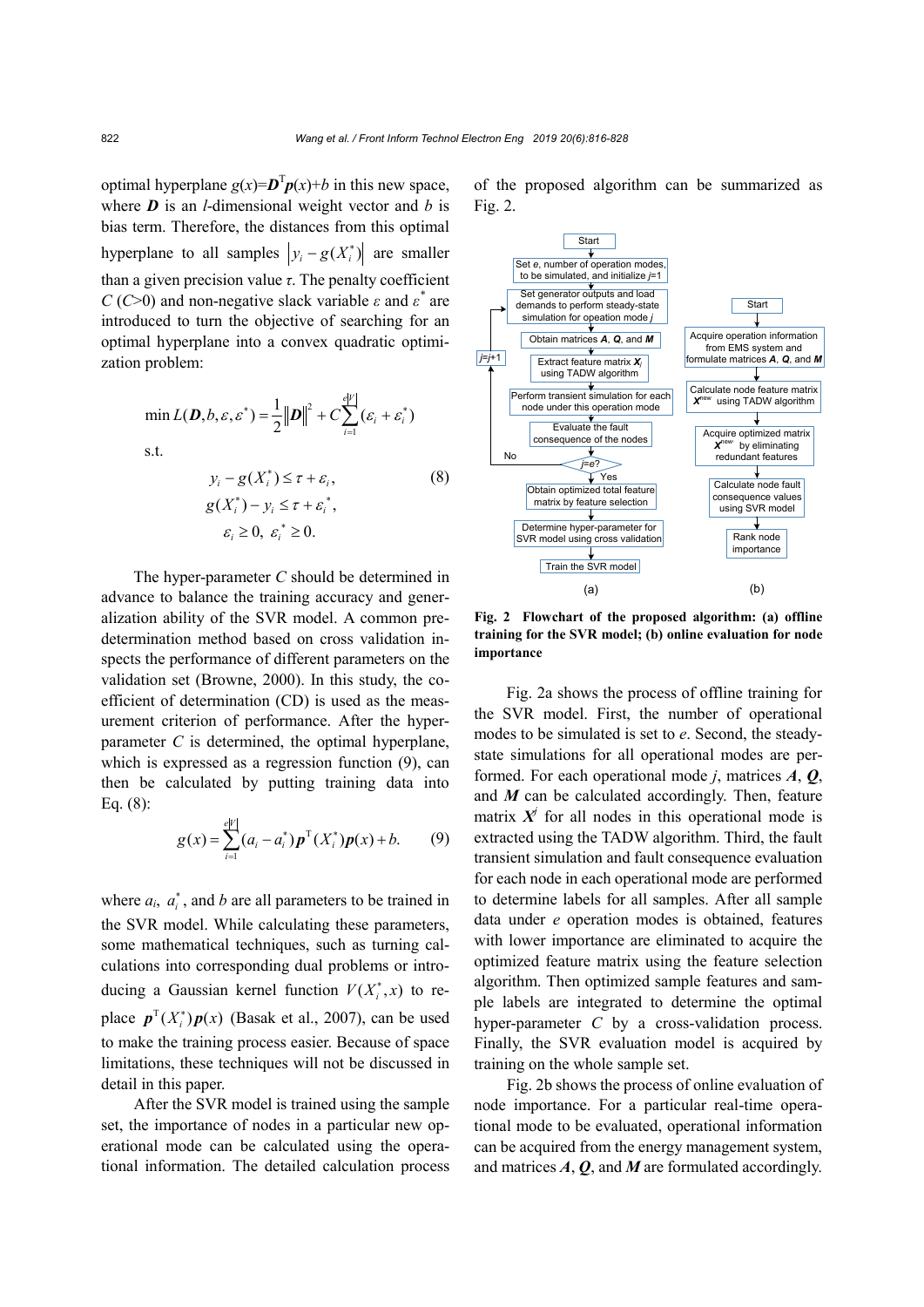Then feature matrix  $X^{new}$  is extracted using the TADW algorithm. After that, features with lower importance acquired in process (a) are eliminated to obtain the optimized matrix *X*new′ . Finally, evaluation values of fault consequences for each node can be acquired using the SVR model, and their importance can be ranked accordingly.

## **6 Case study**

In this section, the IEEE-39 power system with 46 branches, 19 loads, and 10 generators shown in Fig. 3 is used to verify the efficiency of the proposed method.



**Fig. 3 IEEE-39 power system**

MATLAB toolbox Matpower (Zimmerman et al., 2011) and PSAT (Vanfretti and Milano, 2007) are used for the steady-state and transient simulations, respectively. The fourth-order generator model is used in the simulation. Applying three-phase short circuit faults at the nodes at 1.0 s and clearing the faults after 0.2 s to evaluate their fault consequences. the transient process of the system during a period of 7 s after the fault is simulated. After a total of 100 operational modes are obtained by the means described in Section 3, steady-state simulations are performed. Then, for each operational mode, matrices *A*, *Q*, and *M* are accordingly calculated, and the steady-state feature vectors are extracted for all the 39 nodes using the TADW algorithm. During the TADW feature extraction process, by comparing the network scale of the IEEE-39 system with those of networks studied in Yang et al. (2015), the value of parameter *k*

is set at 30 so that each node can be expressed as a 60-dimensional vector first. This 60-dimensional vector can later be dimensionally reduced using the feature selection algorithm. For each operational mode, there are 39 samples corresponding to the 39 nodes, so that a sample set with 3900 samples can be formed based on the 100-mode simulation process. Finally, transient simulations of certain faults at each node on each operational mode are performed and the label for each sample is obtained by the data labeling method described in Table 2. So far, after the feature selection process, the final sample set consisting of feature matrix  $X^*$  and label vector  $\nu$  can be established.

Several parameters, such as parameter *λ*, the feature selection method, and the number of features eliminated, can influence the result of the final sample set. For this IEEE-39 system, to acquire a more accurate feature expression by performing low-rank matrix factorization, the parameters adjustment of *W* and  $H$  in the optimization iteration process could be bolder, so  $\lambda$  can be given a small value. The results when  $\lambda$  is given the values of 0.05, 0.1, and 0.2 are obtained. For the feature selection process, the GBDT model and the mutual information method are studied. For each feature selection method, different numbers of features eliminated are studied.

The best combination of the parameters is obtained by the cross-validation process. For each combination of the parameters, a different final sample set can be obtained correspondingly. Then, this final sample set can be divided into the training set and the validation set in the proportion of 4:1. Then, the variation range of *C* is set as  $[0.5, 15]$  with a step size of 0.5. For each different value of *C*, the model is trained using the training set, and the corresponding coefficient of determination (CD) is acquired using the validation set. The best value of hyper-parameter *C* under each combination of the parameters is then determined as that with the largest corresponding CD value. Finally, the best combination of parameters is determined as that with the largest CD value under the best value of *C*. When *λ*=0.1 and the mutual information method is used as the feature selection method, the CD-C curves under different numbers of features eliminated are shown in Fig. 4.

When *λ*=0.1 and the GBDT model is used as the feature selection method, the feature importance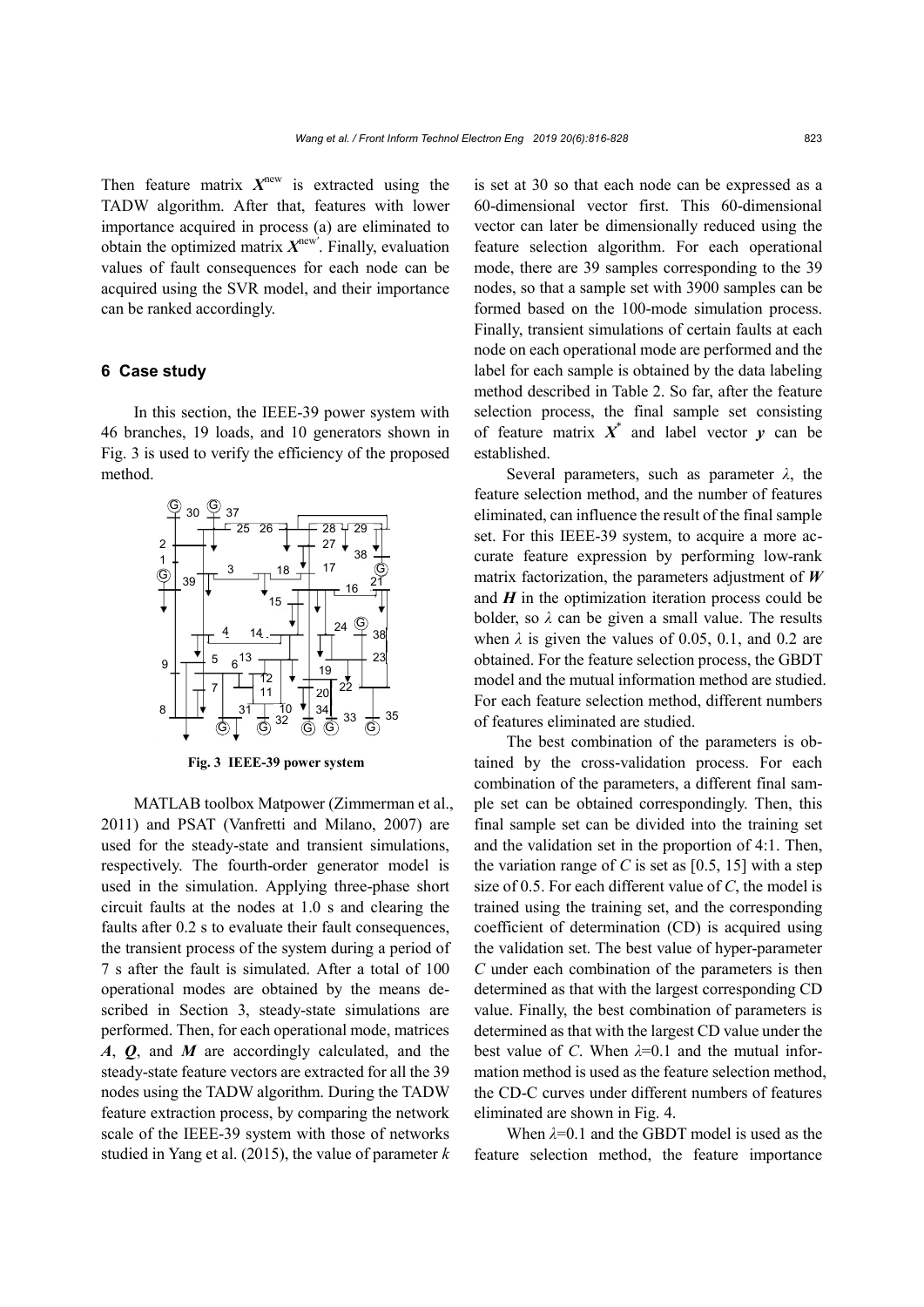calculated by the model is shown in Fig. 5. The CD-C curves under different numbers of eliminated features are shown in Fig. 6.



**Fig. 4** CD-*C* curves when  $\lambda=0.1$  and the mutual infor**mation method is used as the feature selection method**



**Fig. 5 Feature importance calculated by the GBDT model when** *λ***=0.1**



**Fig. 6 CD-***C* **curves when** *λ***=0.1 and the GBDT model is used as the feature selection method**

When the mutual information method is used, the largest CD value is 0.806 when 9 features are eliminated; when the GBDT model is used, the largest CD value is 0.809 when 10 features are eliminated. The results illustrate that the GBDT model is better for feature selection.

When  $\lambda$  is given the values of 0.05 and 0.2, the CD-C curves are shown in Figs. 7–10. The best CD values are 0.774 and 0.781, respectively. The results show that, when  $\lambda=0.1$ , the GBDT model is used for feature selection and the number of features eliminated is 10, the SVR model can obtain its best performance. So, this combination of parameters is chosen as the final choice. Then, the final SVR model can be trained under this best combination of parameters using the whole sample set.

Finally, node importance under a new operational mode can be evaluated using this SVR model:

First, for this operational mode to be evaluated, the corresponding matrices  $A$ ,  $M$ , and  $Q$  can be calculated based on the operational information. Then, the feature vectors for each node are extracted using the TADW method and the 10 features with lower importance mentioned above are eliminated. After that, the evaluation result of the fault consequence of each node and corresponding node importance ranking can be acquired using the SVR model. The results of the most important 15 nodes and the least



**Fig. 7** CD-*C* curves when  $\lambda = 0.05$  and the mutual infor**mation method is used as the feature selection method**



**Fig. 8 CD-***C* **curves when** *λ***=0.05 and the GBDT model is used as the feature selection method**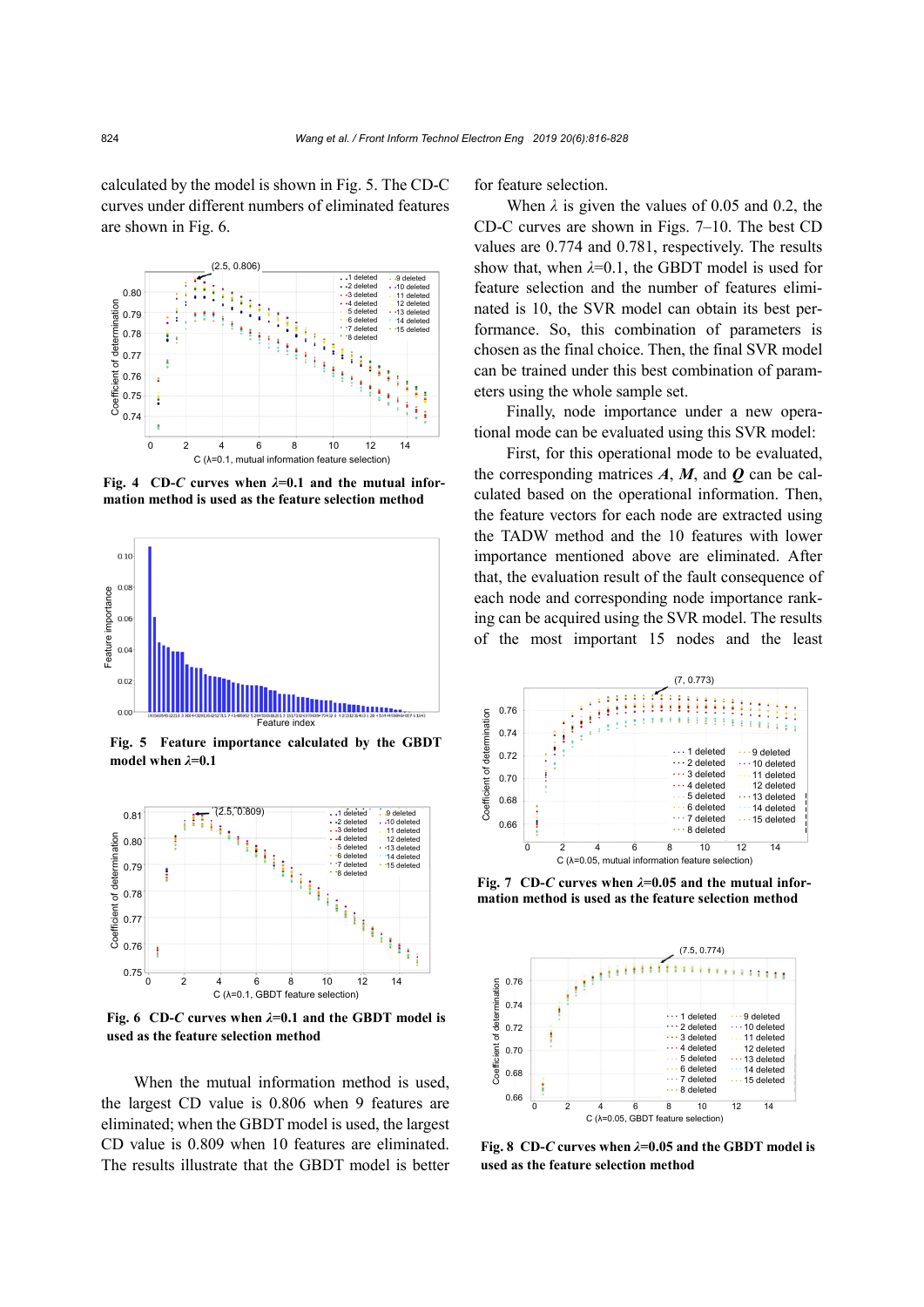

**Fig. 9** CD-*C* curves when  $\lambda=0.2$  and the mutual infor**mation method is used as the feature selection method**



**Fig. 10 CD-***C* **curves when** *λ***=0.2 and the GBDT model is used as the feature selection method**

important 10 nodes are shown in column "Method A" in Table 3. The results are compared with the evaluation results calculated using the electrical betweeness method proposed by Xu et al. (2010) and the PageRank method proposed by Li et al. (2014). These two methods use an index system based on complex network theory and a web page ranking algorithm, respectively. The evaluation results are shown in columns "Method B" and "Method C" in Table 3. The nodes with severe fault consequences under this operation mode according to PSAT simulation are shown in Table 4.

As shown in Table 4, nodes that may cause the maximum power angle difference of generators to reach a value of more than  $900^\circ$  are  $\{16, 17, 19, 20,$ 22, 24, 25, 28, 29, 33, 34, 38}. The fault of these nodes may cause severe consequences, so much more attention should be paid to these nodes in this operational mode. According to the ranking results evaluated by the proposed method shown in Table 3, these nodes have importance ranks of {2, 5, 1, 6, 3, 7, 12, 14, 9, 10, 4, 8}. It means that nodes {16, 17, 19, 20, 22, 24, 25, 29, 33, 34, 38} are all among the 12 most

| Ranking                 | Node index   |          |                |
|-------------------------|--------------|----------|----------------|
|                         | Method A     | Method B | Method C       |
| $\mathbf{1}$            | 19           | 16       | $\overline{4}$ |
| $\overline{c}$          | 16           | 17       | 8              |
| $\overline{\mathbf{3}}$ | 22           | 3        | 16             |
| $\overline{4}$          | 34           | 34       | 27             |
| 5                       | 17           | 26       | 15             |
| 6                       | 20           | 24       | 3              |
| 7                       | 24           | 25       | 6              |
| 8                       | 38           | 15       | 26             |
| 9                       | 29           | 39       | 24             |
| 10                      | 33           | 14       | 17             |
| 11                      | 23           | 28       | 11             |
| 12                      | 25           | 6        | 9              |
| 13                      | 21           | 19       | 5              |
| 14                      | 28           | 18       | 20             |
| 15                      | 26           | 8        | 23             |
| 30                      | $\,8\,$      | 28       | 22             |
| 31                      | 36           | 38       | 25             |
| 32                      | 7            | 31       | 29             |
| 33                      | 31           | 32       | 31             |
| 34                      | 39           | 35       | 14             |
| 35                      | 30           | 37       | 21             |
| 36                      | 12           | 36       | 28             |
| 37                      | $\mathbf{1}$ | 7        | 13             |
| 38                      | 9            | 30       | $\mathbf{1}$   |
| 39                      | 32           | 12       | 12             |

**Table 3 Evaluation results of node importance ranking by three methods**

Method A: proposed method; Method B: electrical betweeness method (Xu et al., 2010); Method C: PageRank method (Li et al., 2014)

**Table 4 The nodes with severe fault consequences according to PSAT simulation** 

| Index of node that may cause a<br>large power angle difference<br>of generators | Maximum power angle<br>difference $(°)$ |  |
|---------------------------------------------------------------------------------|-----------------------------------------|--|
| 19                                                                              | 6328                                    |  |
| 16                                                                              | 5945                                    |  |
| 34                                                                              | 5710                                    |  |
| 17                                                                              | 5213                                    |  |
| 22                                                                              | 4820                                    |  |
| 24                                                                              | 4602                                    |  |
| 29                                                                              | 4563                                    |  |
| 20                                                                              | 3584                                    |  |
| 38                                                                              | 2960                                    |  |
| 33                                                                              | 2840                                    |  |
| 25                                                                              | 1562                                    |  |
| 28                                                                              | 960                                     |  |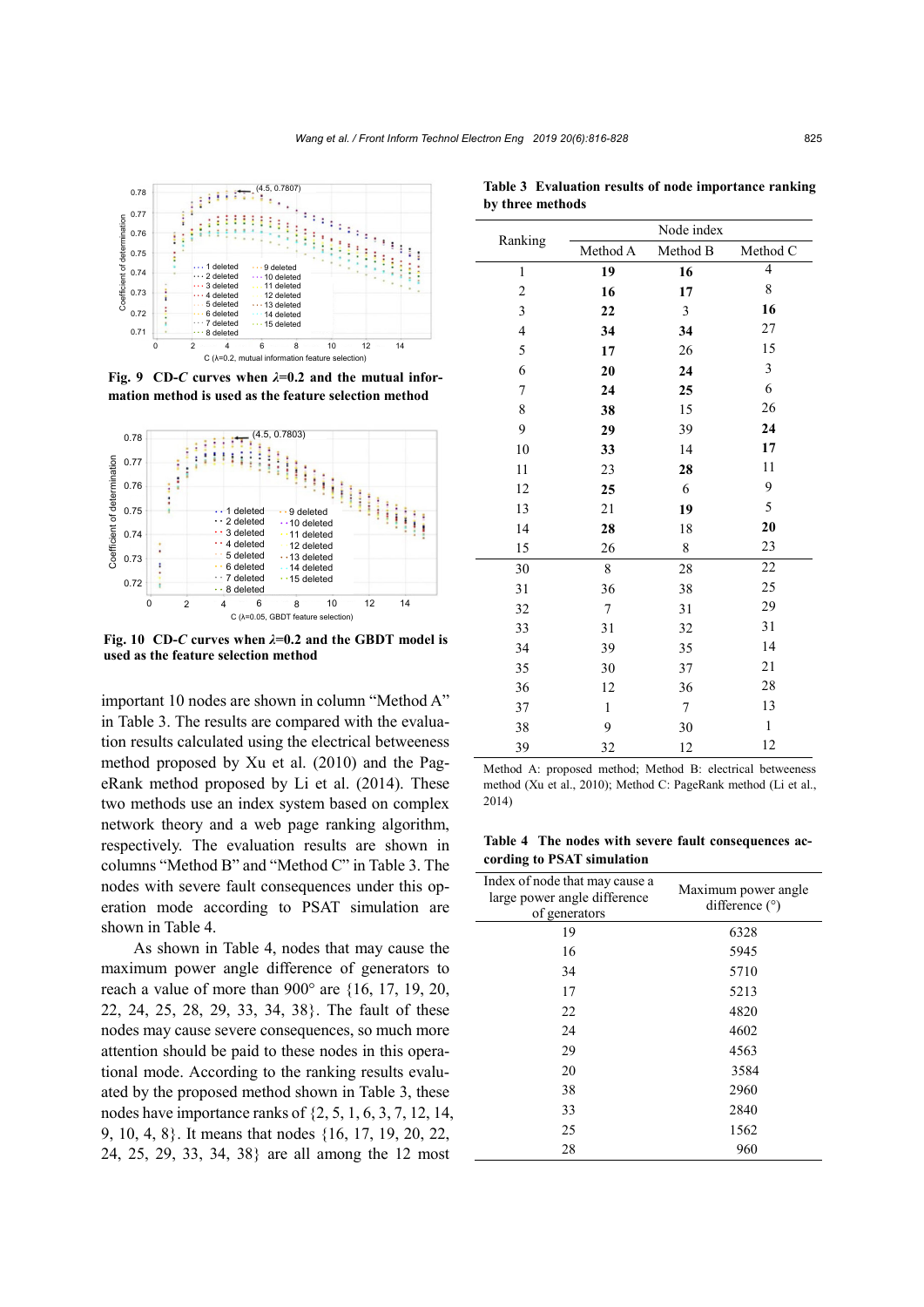important nodes. Node 28 is ranked as the  $14<sup>th</sup>$  important node, which is not among the top 12 but still has a relatively high ranking. In the 12 most important nodes discovered by SVR, only the fault of node 23, which has a ranking of 11, does not cause a severe transient unstable consequence of the system according to PSAT simulation. As for the 10 least important nodes obtained by SVR, their fault will not cause a severe consequence to the system. The maximum power angle differences of generators are all within 120°. It can be seen that the proposed method can effectively select important nodes with severe fault consequences according to the information learned from the sample set.

As shown in Table 3, only 7 of the 15 most important nodes acquired by method B and 4 of the 15 most important nodes acquired by method C match the nodes with severe fault consequences shown by PSAT simulation. That is to say, the index systems proposed by Xu et al. (2010) and Li et al. (2014) can only partly reflect the transient stability consequences of a power grid node. However, the fault of nodes with a high ranking score according to method B, {3, 26, 15, 39, 14, 6, 18, 8}, and nodes with a high ranking score according to method C,  $\{4, 8, 27, 15, 3, \}$ 6, 26, 11, 9, 5, 23}, do not cause any severe unstable consequences. {28, 38} have a very low electrical betweenness value, and nodes {22, 25, 29, 28} have a very low PageRank value. However, they are among the nodes with severe fault consequences. The results illustrate that, as we have asserted before, power systems vary in many perspectives such as scale, structure, and even tolerance on different consequences caused by the node fault. So, a priori index may not be able to cover all the useful information when evaluating node importance, and can hardly meet the demand of universality.

Both methods B and C use an index system. As described in the introduction, different index systems can give very different ranking results. This is clearly shown in Table 3. Method B emphasizes the nodes' contribution of linking the generators and the loads. Therefore, nodes 16 and 17, which have larger electrical betweenness values, are more important. However, method C uses the PageRank algorithm which emphasizes the inflow power of a node, so it gives a totally different ranking result for this same operational mode. In conclusion, due to the bias and subjectivity of the methods using an index system, it is hard for the operators to choose a suitable method for a specific power network. However, the datadriven framework proposed in this study builds the model based on the data generated directly by the specific power network. It can capture different characteristics of different systems, and is more universal than methods based on any index system.

As for calculation speed, it takes about 2.9–3.8 s for PSAT to perform a node fault transient simulation for the IEEE-39 system. To rank the importance of all 39 nodes according to the pure simulation method, transient fault simulation for all 39 nodes needs to be performed and the total time reaches 113.1–148.2 s. The computation of the electrical betweenness index needs multiple calculations of power flows under different output and demand conditions, and the time required is 53 s. The computation of the PageRank index costs 1.6 s. However, the evaluation method proposed in this paper spends only 0.15 s on feature extraction by the TADW algorithm and 0.043 s on importance calculation and ranking by the SVR model. The total time is only 0.193 s. The characteristics of the machine learning framework allow us to perform rapid online calculation and use rich information gathered offline by simulation.

## **7 Conclusions**

In this paper, an artificial intelligence based method using network embedding technology is proposed for importance evaluation of power grid nodes. The SVR model is used to automatically learn the relationships between features of nodes and the severity of their fault consequences. As part of the evaluation process, the TADW algorithm, as an important link, is employed to extract features of the power grid nodes. A case study shows that the proposed method is able to perform reasonable importance evaluation and ranking of the nodes based on the information learned from the sample set. Compared to the traditional methods using an index system, the proposed method has the following important advantages:

First, in terms of universality, under the framework in this paper, a particular sample set can be established for each specific power network. This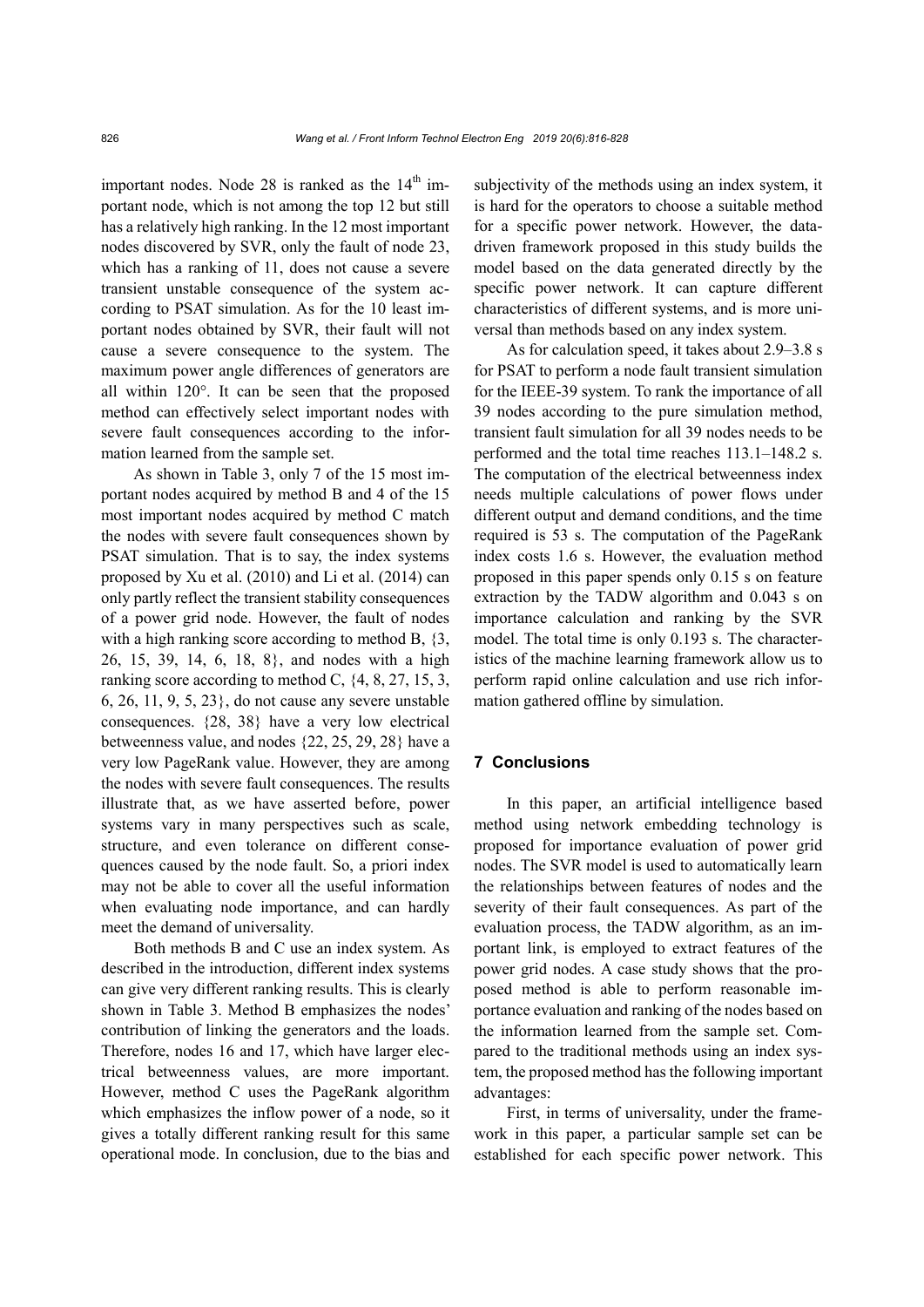sample set can reflect specific physical characteristics of the power network. The flexibility in the data labeling process taking account of the specific preference to different node fault consequences also guarantees universality. Thus, the sample set can avoid the possible bias of methods based on an index system given the diversity of power networks.

Second, on calculation speed, the proposed method can perform rapid and efficient online calculation according to the operational information of the power grid. The time consuming steady-state and transient simulation process, which aims at accumulating enough samples for the SVR model, is performed offline.

In further study, some other NE methods can be studied to realize more specific feature extraction for different power networks. Some other machine learning methods, such as deep learning, can also be studied to achieve more accurate results.

#### **Compliance with ethics guidelines**

Hui-fang WANG, Chen-yu ZHANG, Dong-yang LIN, and Ben-teng HE declare that they have no conflict of interest.

#### **References**

Albert R, Albert I, Nakarado GL, 2004. Structural vulnerability of the North American power grid. *Phys Rev E*, 69(2): 025103(R).

https://doi.org/10.1103/PhysRevE.69.025103

- Angra S, Ahuja S, 2017. Machine learning and its applications: a review. Int Conf on Big Data Analytics and Computational Intelligence, p.57-60.
- https://doi.org[/10.1109/ICBDACI.2017.8070809](https://doi.org/10.1109/ICBDACI.2017.8070809) Arianos S, Bompard E, Carbone, et al., 2009. Power grid
- vulnerability: a complex network approach. *Chaos*, 19(1): 013119. https://doi.org/10.1063/1.3077229
- Bai JL, Liu TQ, Cao GY, et al., 2008. A survey on vulnerability assessment method for power system. *Power Syst Technol,*  32(S2):26-30 (in Chinese).

https://doi.org/10.13335/j.1000-3673.pst.2008.s2.039

- Basak D, Pal S, Patranabis DC, 2007. Support vector regression. *Neur Inform Process Lett Rev*, 11(10):203-224.
- Browne MW, 2000. Cross-validation methods. *J Math Psychol*, 44(1):108-132. https://doi.org[/10.1006/jmps.1999.1279](https://doi.org/10.1006/jmps.1999.1279)
- Cai ZX, Wang XH, Ren XN, 2012. A review of complex network theory and its application in power systems. *Power Syst Technol*, 36(11):114-121 (in Chinese). https://doi.org/10.13335/j.1000-3673.pst.2012.11.002
- Chen WZ, Zhang Y, Li XM, 2015. Network representation learning. *Big Data Res*, 1(3):8-22 (in Chinese).
- da Silva AML, Jardim JL, de Lima LR, et al., 2016. A method for ranking critical nodes in power networks including load uncertainties. *IEEE Trans Power Syst*, 31(2):1341-

1349. https://doi.org[/10.1109/TPWRS.2015.2413847](https://doi.org/10.1109/TPWRS.2015.2413847)

- Fan WL, Ping H, Liu ZG, 2016. Multi-attribute node importance evaluation method based on Gini-coefficient in complex power grids. *IET Gener Transm Distrib*, 10(9): 2027-2034. https://doi.org[/10.1049/iet-gtd.2015.0803](https://doi.org/10.1049/iet-gtd.2015.0803)
- Friedman JH, 2002. Stochastic gradient boosting. *Comput Stat Data Anal*, 38(4):367-378. [https://doi.org/10.1016/S0167-9473\(01\)00065-2](https://doi.org/10.1016/S0167-9473(01)00065-2)
- Grover A, Leskovec J, 2016. Node2vec: scalable feature learning for networks. Proc 22nd ACM SIGKDD Int Conf on Knowledge Discovery and Data Mining, p.855-864. https://doi.org/10.1145/2939672.2939754
- Jović A, Brkić K, Bogunović N, 2015. A review of feature selection methods with applications. Proc  $38<sup>th</sup>$  Int Convention on Information and Communication Technology, Electronics and Microelectronics, p.1200-1205. https://doi.or[g/10.1109/MIPRO.2015.7160458](https://doi.org/10.1109/MIPRO.2015.7160458)
- Ju WY, Li YH, 2012. Identification of critical lines and nodes in power grid based on maximum flow transmission contribution degree. *Autom Electr Power Syst*, 36(2): 6-12 (in Chinese).
- Li CB, Liang JZ, 2009. A novel method of power grid differential planning. *Autom Electr Power Syst*, 33(24):11-15 (in Chinese).

https://doi.org/10.3321/j.issn:1000-1026.2009.24.003

- Li CB, Liu WC, Cao YJ, et al., 2014. Method for evaluating the importance of power grid nodes based on Pagerank algorithm. *IET Gener Transm Distrib*, 8(11):1843-1847. https://doi.or[g/10.1049/iet-gtd.2014.0051](https://doi.org/10.1049/iet-gtd.2014.0051)
- Lin ZZ, Wen FS, Wang HF, et al., 2017. CRITIC-based node importance evaluation in skeleton-network reconfiguration of power grids. *IEEE Trans Circ Syst II*, 65(2):206- 210. https://doi.or[g/10.1109/TCSII.2017.2703989](https://doi.org/10.1109/TCSII.2017.2703989)
- Nasiruzzaman ABM, Pota HR, 2011. Critical node identification of smart power system using complex network framework based centrality approach. North American Power Symp, p.1-6.

https://doi.or[g/10.1109/NAPS.2011.6025194](https://doi.org/10.1109/NAPS.2011.6025194)

- Pan XD, Wu J, Liu DC, et al., 2014. A method for constructing core backbone grid in differential planning based on importance degrees of components. *Autom Electr Power Syst*, 38(19):40-46 (in Chinese). https://doi.or[g/10.7500/AEPS20130522006](http://www.wanfangdata.com.cn/details/javascript:void(0);)
- Pedregosa F, [Varoquaux](https://dl.acm.org/author_page.cfm?id=81467656009&coll=DL&dl=ACM&trk=0) G, Gramfort A, et al., 2011. Scikit-Learn: machine learning in Python. *J Mach Learn Res*, 12:2825-2830.
- Perozzi B, Al-Rfou R, Skiena S, 2014. DeepWalk: online learning of social representations. Proc  $20<sup>th</sup>$  ACM SIGKDD Int Conf on Knowledge Discovery and Data Mining, p.701-710.

https://doi.or[g/10.1145/2623330.2623732](https://doi.org/10.1145/2623330.2623732)

- Ross S M, 1983. Stochastic Processes. Wiley, New York, SUA.
- Tan YD, Li XR, Cai Y, et al., 2014. Critical node identification for complex power grid based on electrical distance. *Proc CSEE*, 34(1):146-152 (in Chinese). https://doi.or[g/10.13334/j.0258-8013.pcsee.2014.01.017](http://www.wanfangdata.com.cn/details/javascript:void(0);)